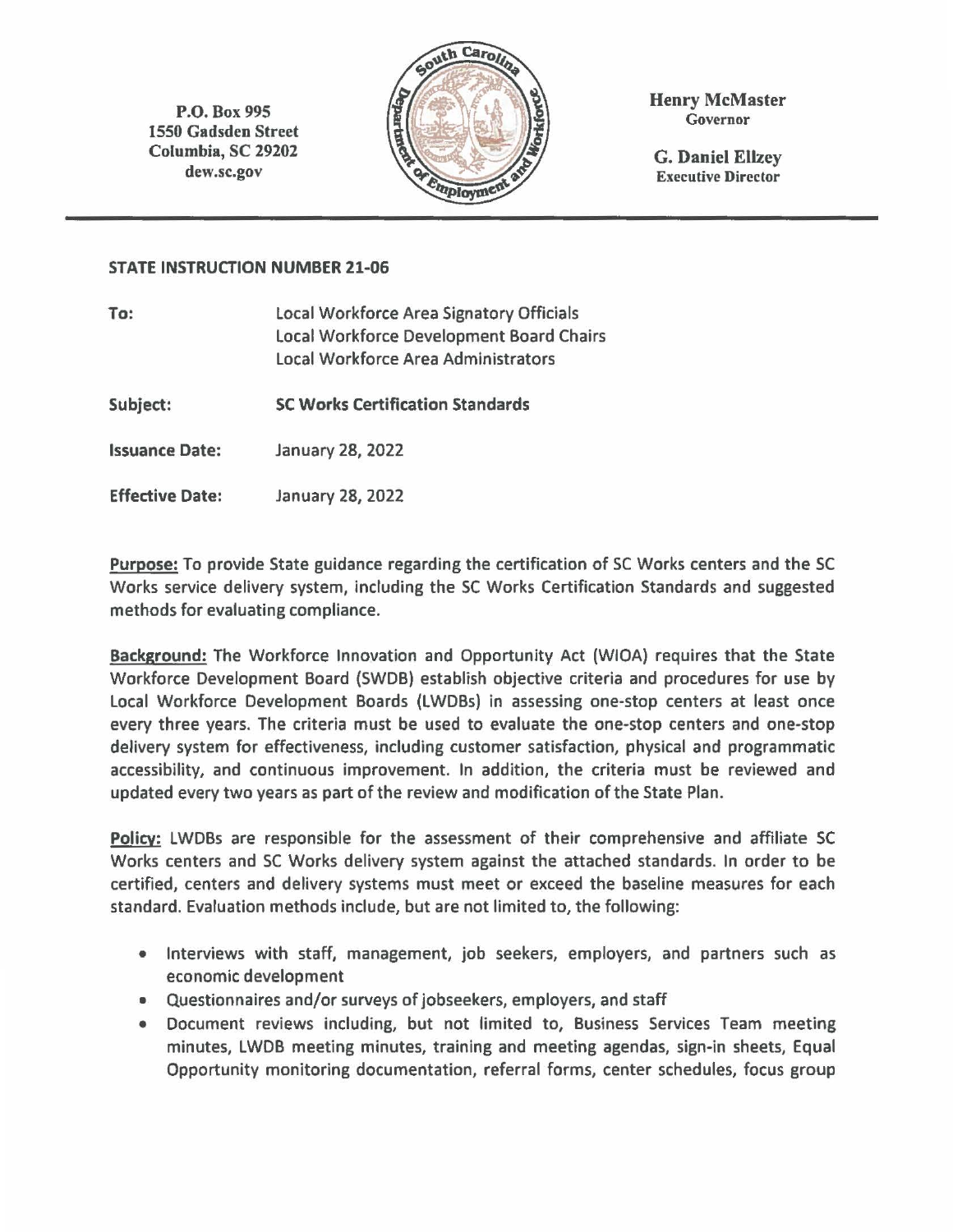State Instruction 21·06 SC Works Certification Standards January 28, 2022 Page 2 of 2

> documentation, LWDB policies, posted signage, and Memorandum of Understandings/Infrastructure Funding Agreements

- Center Operational Plans
- Business Engagement Plans
- Observations and inspections of center lobbies and triage practices, including secret shopping activities
- Use of SC Works Online Services (SCWOS), to include reports, the case management system, and the Customer Relationship Management (CRM) module

LWDBs are required to develop objective policies and procedures for the assessment process that include utilization of the criteria outlined in the attached Management, Job Seeker Services, and Business Services Standards.

Each LWOB must submit the following to Workforce Support at WorkforceSupport@dew.sc.gov no later than June 30, 2022:

- Summary of the assessment process
- Documentation of LWDB certification approval (e.g., meeting minutes, electronic votes)

All SC Works centers must be certified in order to be eligible to use infrastructure funds in the State funding mechanism.

**Action:** Ensure that appropriate staff, partners, and service providers receive and understand this policy.

**Inquiries:** Questions may be directed to Policies and Procedures at PolnPro@dew.sc.gov. *1~'.-v,~/* 

Kevin Cummings, Assistant Executive Director Technical Services, Policies, and Reporting

SC Works Certification Attachments: Management Standards Job Seeker Services Standards Business Services Standards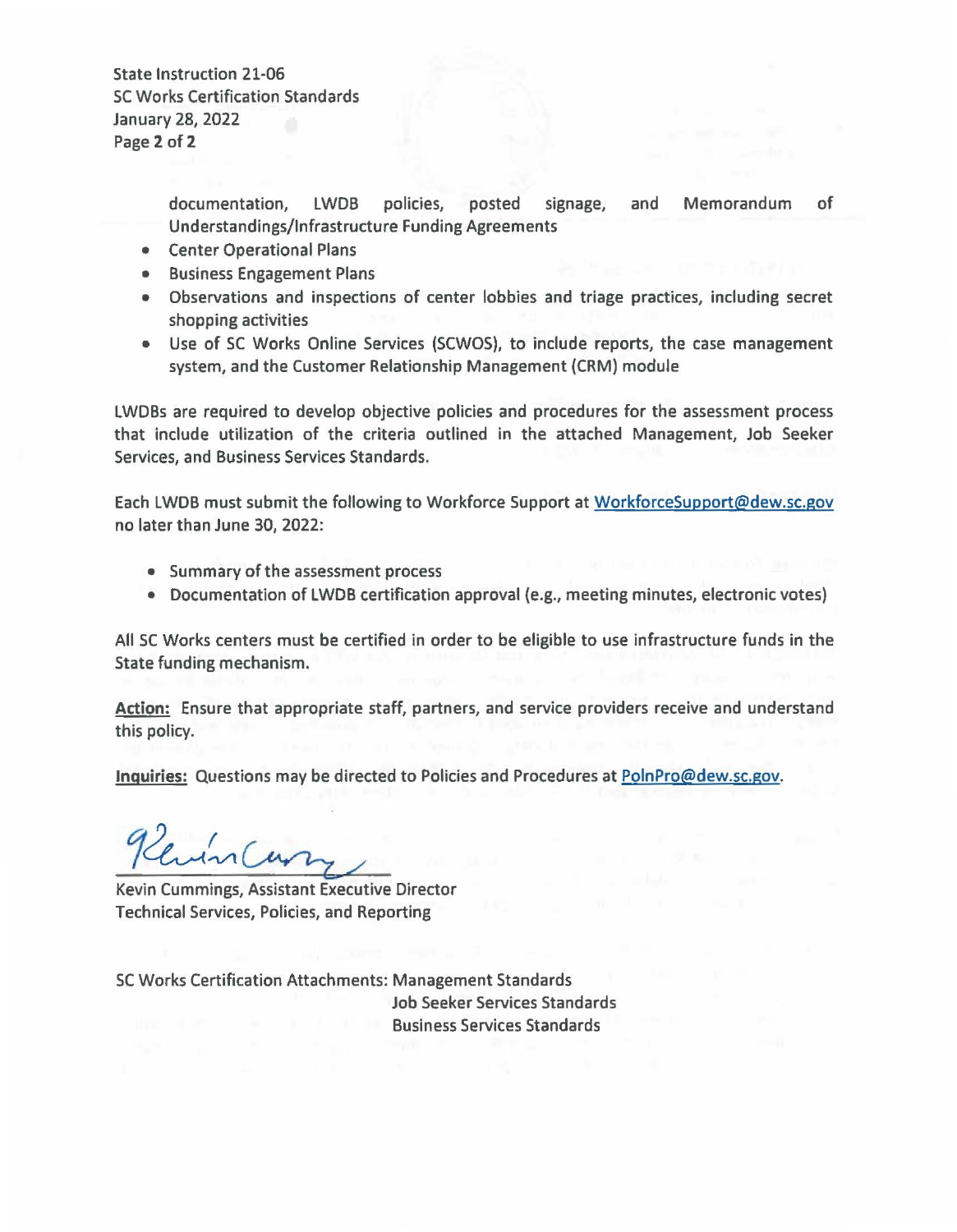## **SC Works Certification Management Standards**



|    | <b>MANGEMENT</b><br><b>STANDARDS</b>                                                                                            | <b>BASELINE MEASURE</b>                                                                                                                                                                                                                                                                                                                                                  | <b>YES</b> | <b>NO</b> | <b>COMMENTS</b> |
|----|---------------------------------------------------------------------------------------------------------------------------------|--------------------------------------------------------------------------------------------------------------------------------------------------------------------------------------------------------------------------------------------------------------------------------------------------------------------------------------------------------------------------|------------|-----------|-----------------|
|    | Partner integration is<br>evident through<br>non-duplication of<br>services and efficient<br>and effective service<br>delivery. | Customers have access to partner programs,<br>services, and activities. Access means (1) a program<br>staff member is physically present, (2) an<br>appropriately trained staff member from a different<br>program is physically present, or (3) there is a direct<br>linkage through technology to program staff who<br>can provide meaningful information or services. |            |           |                 |
|    |                                                                                                                                 | On-site partners are knowledgeable about services<br>available at the SC Works center and in the local<br>community.                                                                                                                                                                                                                                                     |            |           |                 |
| 1. |                                                                                                                                 | Where appropriate, referrals for services are made<br>through South Carolina's case management system,<br>SC Works Online Services (SCWOS), with definite<br>contact information and confirmed appointment<br>date and times.                                                                                                                                            |            |           |                 |
|    |                                                                                                                                 | When customers need to speak with a staff person<br>from more than one program, subsequent WIOA,<br>WP, TAA, JVSG, and RESEA staff have access to the<br>customer's basic information through SCWOS.                                                                                                                                                                     |            |           |                 |
|    |                                                                                                                                 | An integrated and unified approach to the<br>workforce system is presented to the public through<br>conformity to SC Works brand standards in signage,<br>greetings, and public facing documents.                                                                                                                                                                        |            |           |                 |
|    |                                                                                                                                 | The SC Works center will maintain and publish a<br>single, unified monthly schedule of events and<br>workshops.                                                                                                                                                                                                                                                          |            |           |                 |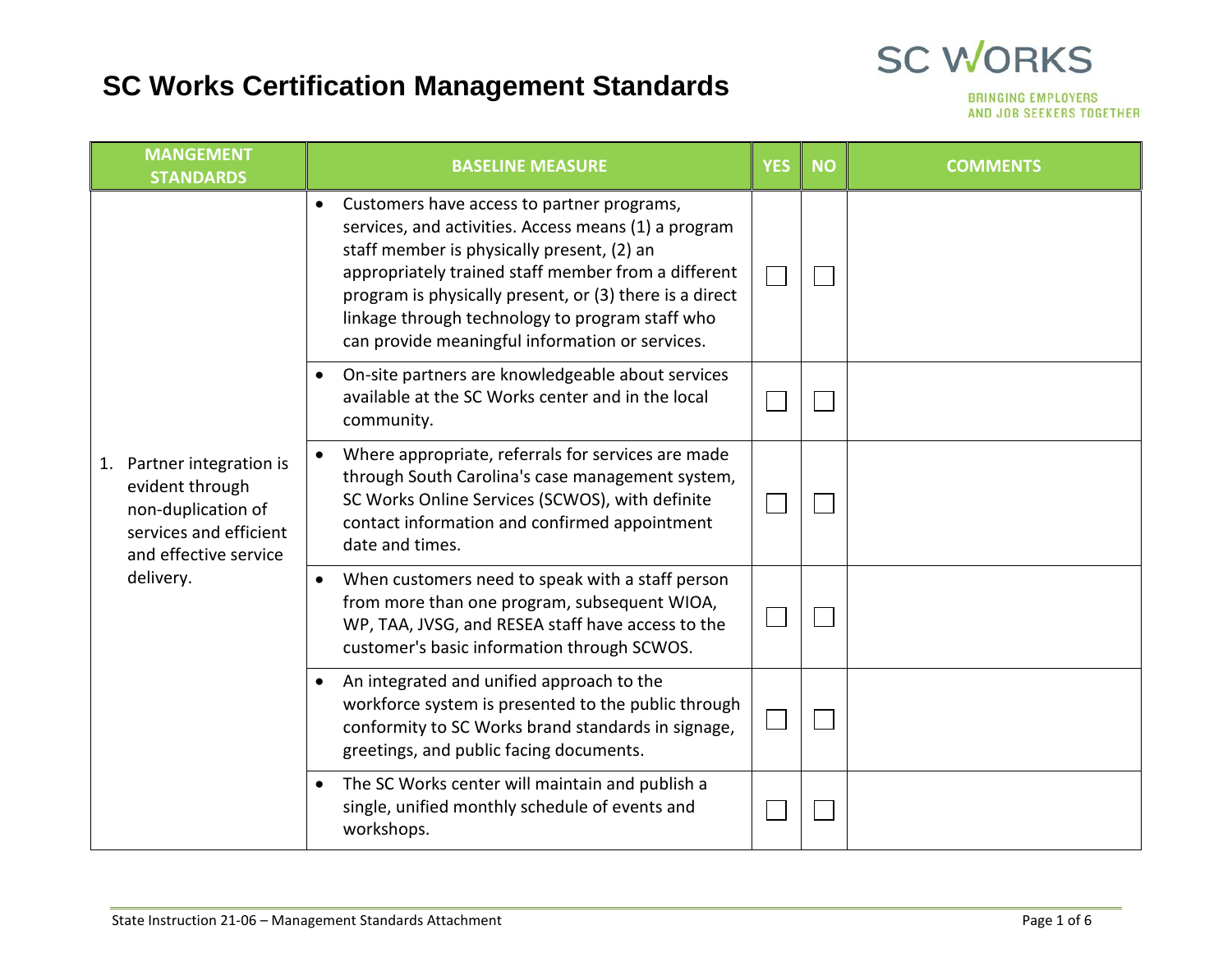#### **SC WORKS SC Works Certification Management Standards**

|    | <b>MANGEMENT</b><br><b>STANDARDS</b>                                                                          | <b>BASELINE MEASURE</b>                                                                                                                                                                             | <b>YES</b> | <b>NO</b> | <b>COMMENTS</b> |
|----|---------------------------------------------------------------------------------------------------------------|-----------------------------------------------------------------------------------------------------------------------------------------------------------------------------------------------------|------------|-----------|-----------------|
|    | 2. The management<br>structure is clear, as<br>are the roles and                                              | The LWDA has a current SC Works Operational Plan.<br>$\bullet$                                                                                                                                      |            |           |                 |
|    |                                                                                                               | An SC Works manager is the single point of contact<br>for the center and has clearly defined roles and<br>responsibilities, including:                                                              |            |           |                 |
|    | responsibilities of the                                                                                       | Coordinating activities on a daily basis<br>$\circ$                                                                                                                                                 |            |           |                 |
|    | partners at the SC<br>Works center as they<br>relate to the<br>management and<br>governance of the<br>center. | Providing functional oversight to all staff,<br>$\circ$<br>within the confines of each program and<br>agency requirements and goals                                                                 |            |           |                 |
|    |                                                                                                               | Serving as a point of contact for center<br>$\circ$<br>information/data                                                                                                                             |            |           |                 |
|    |                                                                                                               | Assuring accountability for overall goals and<br>$\circ$<br>objectives of the SC Works center                                                                                                       |            |           |                 |
|    |                                                                                                               | Upon hire, staff are trained in the following areas:                                                                                                                                                |            |           |                 |
|    |                                                                                                               | Staff are trained in functional work areas,<br>$\circ$<br>customer service, and workforce<br>development.                                                                                           |            |           |                 |
| 3. | SC Works center staff<br>are provided training                                                                | Greeters are trained to greet customers as<br>$\circ$<br>they enter the center or as they wait in line.                                                                                             |            |           |                 |
|    | and professional<br>development<br>opportunities.                                                             | WIOA, WP, TAA, and JVSG case managers complete<br>$\bullet$<br>Career Development Facilitator training, or similar<br>case management training, within 18 months of hire<br>or prior to employment. |            |           |                 |
|    |                                                                                                               | Resource room staff are trained in customer service<br>and can demonstrate knowledge about the full<br>range of center and workforce system resources.                                              |            |           |                 |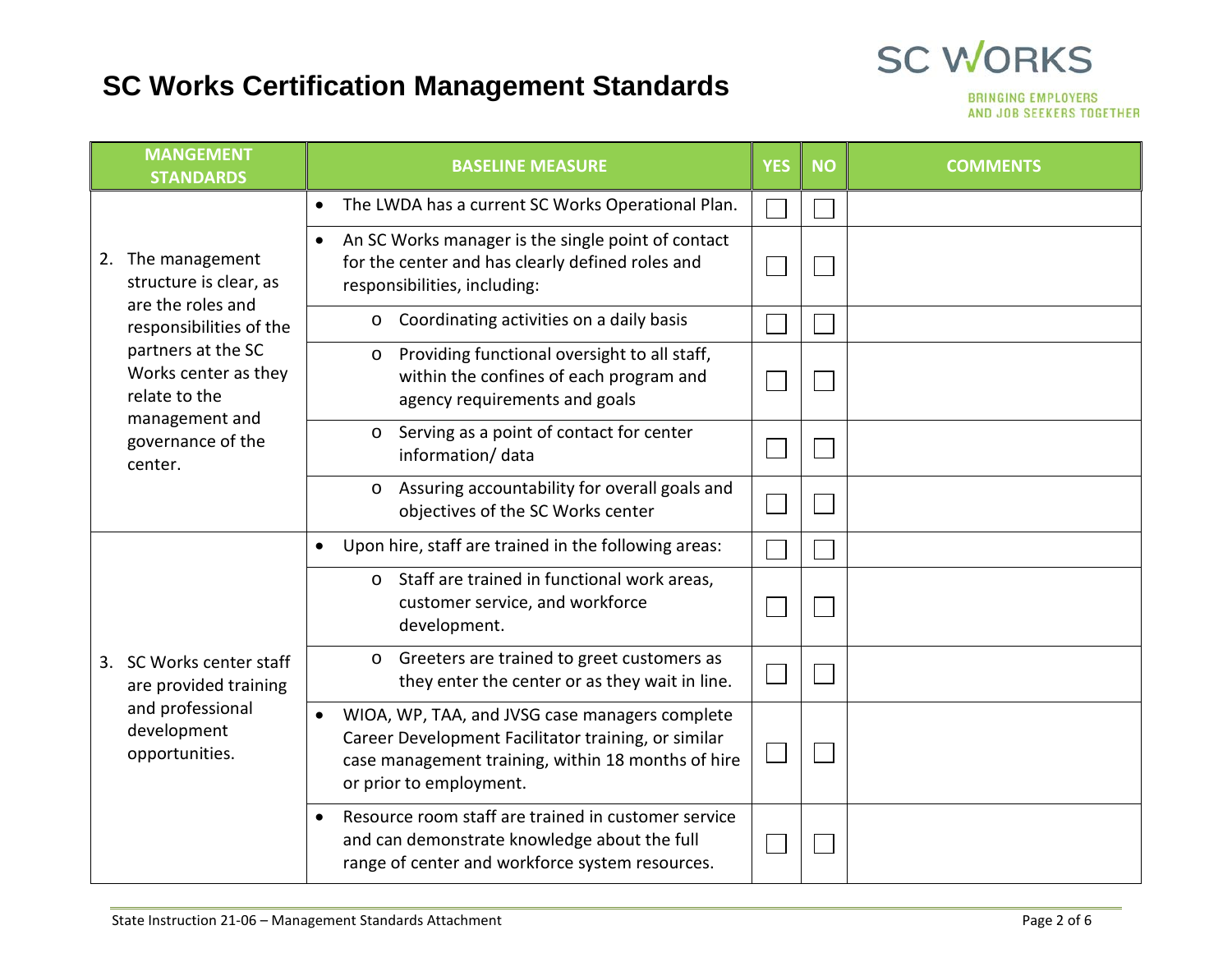## **SC Works Certification Management Standards**

| <b>MANGEMENT</b><br><b>STANDARDS</b>                                                                               | <b>BASELINE MEASURE</b>                                                                                                                                                                                                                               | <b>YES</b> | <b>NO</b> | <b>COMMENTS</b> |
|--------------------------------------------------------------------------------------------------------------------|-------------------------------------------------------------------------------------------------------------------------------------------------------------------------------------------------------------------------------------------------------|------------|-----------|-----------------|
|                                                                                                                    | Existing DEW, WIOA, and partner staff have<br>completed the SC Works Your Next Steps training<br>program. DEW, WIOA, and partner staff are enrolled<br>within one month of hire.                                                                      |            |           |                 |
|                                                                                                                    | The SC Works center provides ongoing LWDA-<br>related training and team building to enhance<br>communication among partners and facilitate cross<br>training.                                                                                         |            |           |                 |
|                                                                                                                    | The SC Works center uses the SCWOS Greeter to<br>monitor utilization of services and center traffic.                                                                                                                                                  |            |           |                 |
| 4. The SC Works center<br>is accountable for<br>results.                                                           | There is a method of assessing center-wide<br>effectiveness including customer satisfaction,<br>physical and programmatic accessibility, and<br>continuous improvement.                                                                               |            |           |                 |
|                                                                                                                    | The SC Works center management examines its cost<br>structure and looks for ways to operate as efficiently<br>as possible in a cost-efficient manner.                                                                                                 |            |           |                 |
| 5. The SC Works center<br>has a system in place<br>to assess projected<br>employer demand<br>and aligns job seeker | SC Works management conducts formal, data-driven<br>$\bullet$<br>analysis of employer needs, at least annually, to<br>include input and feedback from applicable<br>partners. At a minimum, "applicable partners" must<br>include WIOA core partners. |            |           |                 |
| resources with<br>current and projected<br>employer demand.                                                        | SC Works management can demonstrate that the<br>$\bullet$<br>allocation of staff and training resources is<br>consistent with meeting employer needs.                                                                                                 |            |           |                 |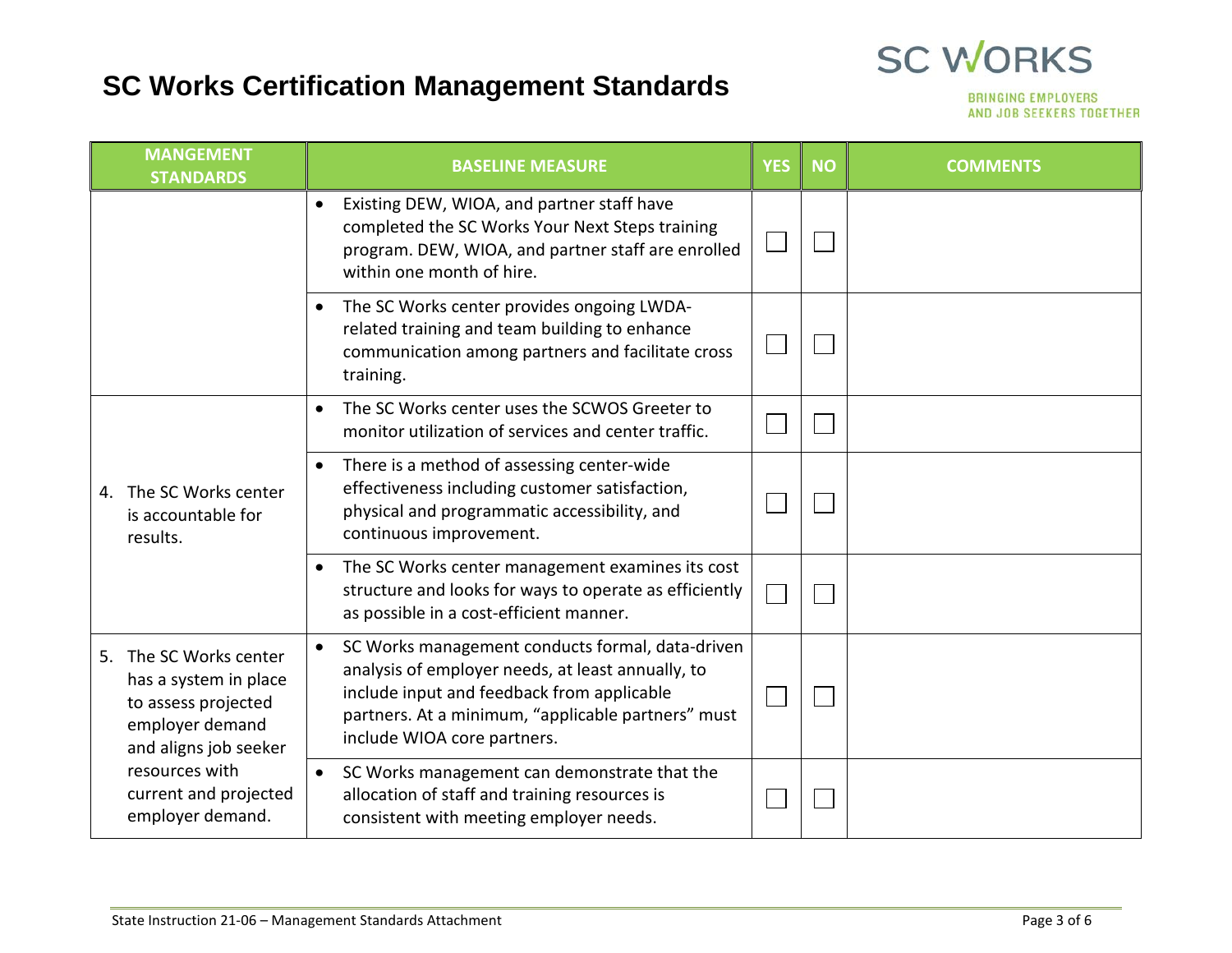## **SC Works Certification Management Standards**

|    | <b>MANGEMENT</b><br><b>STANDARDS</b>                                                                                                                                                              | <b>BASELINE MEASURE</b>                                                                                                                                                                                             | <b>YES</b> | <b>NO</b> | <b>COMMENTS</b> |
|----|---------------------------------------------------------------------------------------------------------------------------------------------------------------------------------------------------|---------------------------------------------------------------------------------------------------------------------------------------------------------------------------------------------------------------------|------------|-----------|-----------------|
| 6. | Every SC Works center<br>$\bullet$<br>(comprehensive and<br>affiliate) is accessible<br>so that all job seekers<br>and business<br>customers can fully<br>participate in the<br>services offered. | The SC Works center is compliant with the<br>Americans with Disabilities Act (ADA), and the LWDA<br>cooperates with Vocational Rehabilitation partners<br>and DEW EO staff to ensure ADA compliance.                |            |           |                 |
|    |                                                                                                                                                                                                   | The SC Works center provides assistive technology<br>for customers to use when accessing computers and<br>other services. This includes customers with visual<br>and hearing impairments and physical disabilities. |            |           |                 |
|    |                                                                                                                                                                                                   | Staff are trained to assist people with disabilities, to<br>include individuals with service animals, at the first<br>point of contact and in case of emergency.                                                    |            |           |                 |
|    |                                                                                                                                                                                                   | There are linkages to auxiliary aides and services<br>available for people with disabilities, including<br>veterans and others.                                                                                     |            |           |                 |
|    |                                                                                                                                                                                                   | The SC Works center is accessible to individuals with<br>limited-English proficiency. Interpreter services are<br>available, and staff are aware of how to access and<br>utilize interpreter services when needed.  |            |           |                 |
|    |                                                                                                                                                                                                   | The SC Works center provides free parking that is<br>adequate for the average customer traffic flow, and<br>the required number of accessible parking spaces<br>under the ADA are available.                        |            |           |                 |
|    |                                                                                                                                                                                                   | The SC Works center has flexible scheduling and<br>work hours to accommodate job seekers and<br>employers, when needed.                                                                                             |            |           |                 |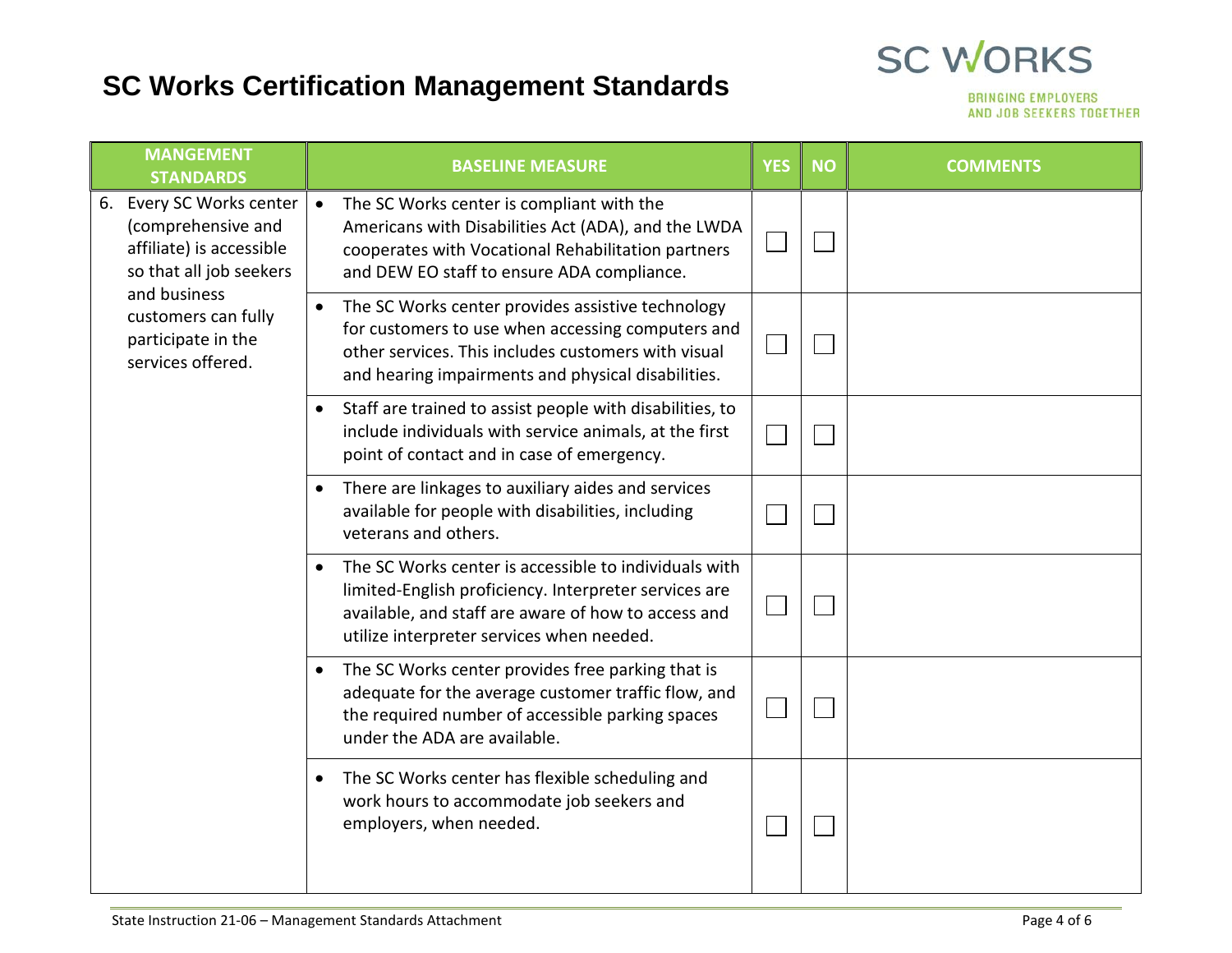## **SC Works Certification Management Standards**

|    | <b>MANGEMENT</b><br><b>STANDARDS</b>                                                             | <b>BASELINE MEASURE</b>                                                                                                                                                                             | <b>YES</b> | <b>NO</b> | <b>COMMENTS</b> |
|----|--------------------------------------------------------------------------------------------------|-----------------------------------------------------------------------------------------------------------------------------------------------------------------------------------------------------|------------|-----------|-----------------|
| 7. | Every SC Works center                                                                            | The SC Works center has professional, clear, and<br>$\bullet$<br>sufficient signage that is prominent and<br>unambiguous, including required ADA and EO<br>signage.                                 |            |           |                 |
|    | maintains a<br>professional                                                                      | All staff maintain a professional appearance in<br>accordance with LWDB approved policies.                                                                                                          |            |           |                 |
|    | appearance.                                                                                      | The SC Works center, including exterior, lobby,<br>resource room, conference/training rooms, staff<br>workstations/offices, restrooms, etc., are clean, well<br>maintained, and visually appealing. |            |           |                 |
| 8. |                                                                                                  | The SC Works center has, or has access to,<br>$\bullet$<br>convenient and equipped space for group meetings<br>and services.                                                                        |            |           |                 |
|    | Every SC Works center<br>has access to<br>sufficient space and<br>capacity for key<br>functions. | Comprehensive centers provide onsite private<br>discussion areas.                                                                                                                                   |            |           |                 |
|    |                                                                                                  | Affiliate centers provide access to private discussion<br>areas as outlined in center policies and procedures.                                                                                      |            |           |                 |
|    |                                                                                                  | The resource room/area has access to telephones,<br>high-speed Internet, printers, and copiers.                                                                                                     |            |           |                 |
|    |                                                                                                  | Confidential and sensitive information is stored<br>$\bullet$<br>securely.                                                                                                                          |            |           |                 |
| 9. | Every SC Works center<br>is safe and secure.                                                     | Building security is appropriate for the SC Works<br>center.                                                                                                                                        |            |           |                 |
|    |                                                                                                  | Staff are trained in accordance with written policies<br>that address:                                                                                                                              |            |           |                 |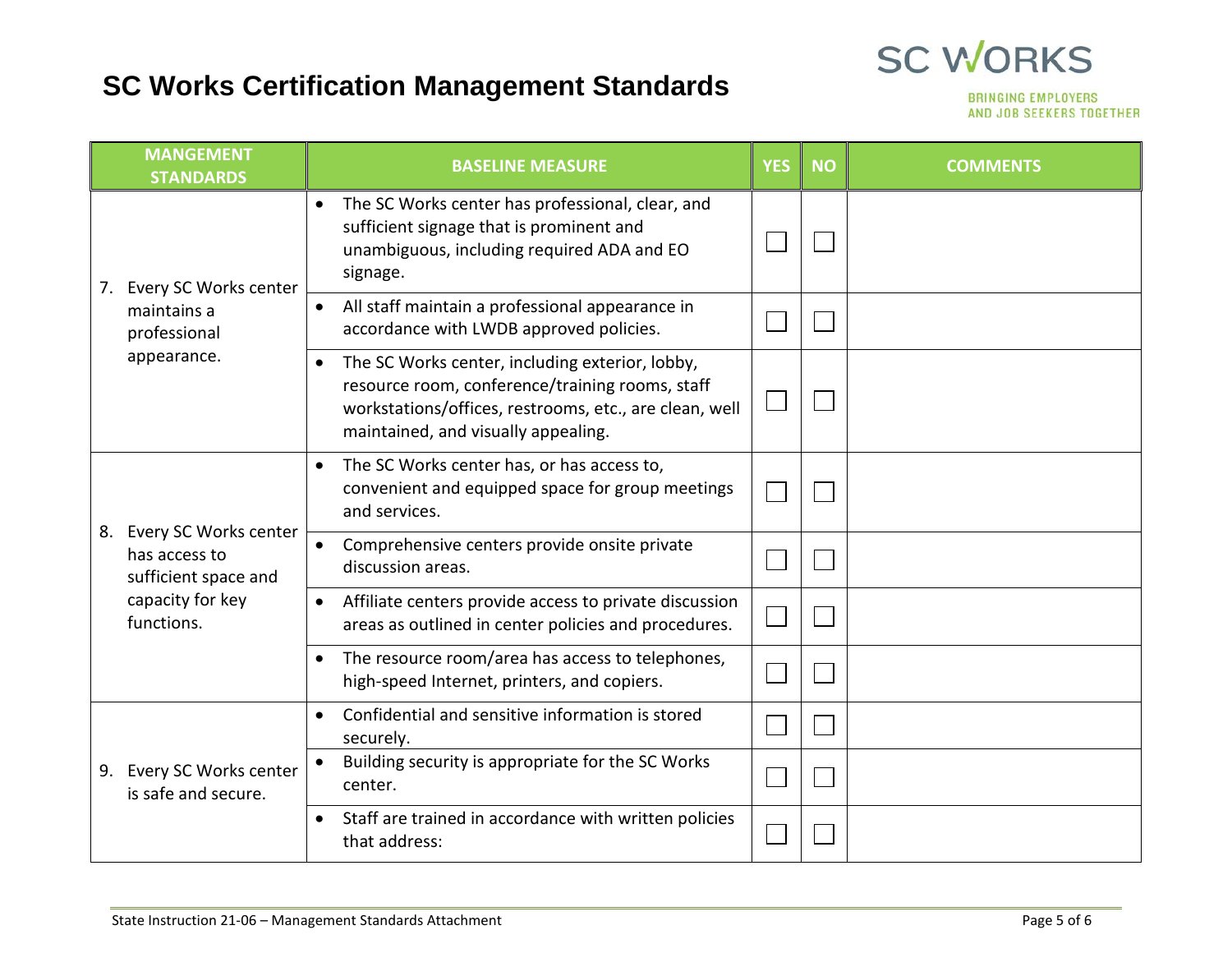## **SC Works Certification Management Standards**



| <b>MANGEMENT</b><br><b>STANDARDS</b> | <b>BASELINE MEASURE</b>                                                                                                             | <b>YES</b> | <b>NO</b> | <b>COMMENTS</b> |
|--------------------------------------|-------------------------------------------------------------------------------------------------------------------------------------|------------|-----------|-----------------|
|                                      | Personal Identifiable Information (PII)<br>$\circ$                                                                                  |            |           |                 |
|                                      | Storage of confidential information<br>$\circ$                                                                                      |            |           |                 |
|                                      | IT security<br>$\circ$                                                                                                              |            |           |                 |
|                                      | Fire safety<br>$\circ$                                                                                                              |            |           |                 |
|                                      | Bomb threats<br>O                                                                                                                   |            |           |                 |
|                                      | Medical emergencies<br>$\circ$                                                                                                      |            |           |                 |
|                                      | Evacuation<br>$\circ$                                                                                                               |            |           |                 |
|                                      | Violence in the workplace<br>$\circ$                                                                                                |            |           |                 |
|                                      | Personal safety<br>$\circ$                                                                                                          |            |           |                 |
|                                      | General emergency response<br>O                                                                                                     |            |           |                 |
|                                      | CDC guidelines regarding PPE (COVID-19)<br>$\circ$                                                                                  |            |           |                 |
|                                      | All staff who work in the SC Works center receive<br>$\bullet$<br>safety training upon hire or assignment and at least<br>annually. |            |           |                 |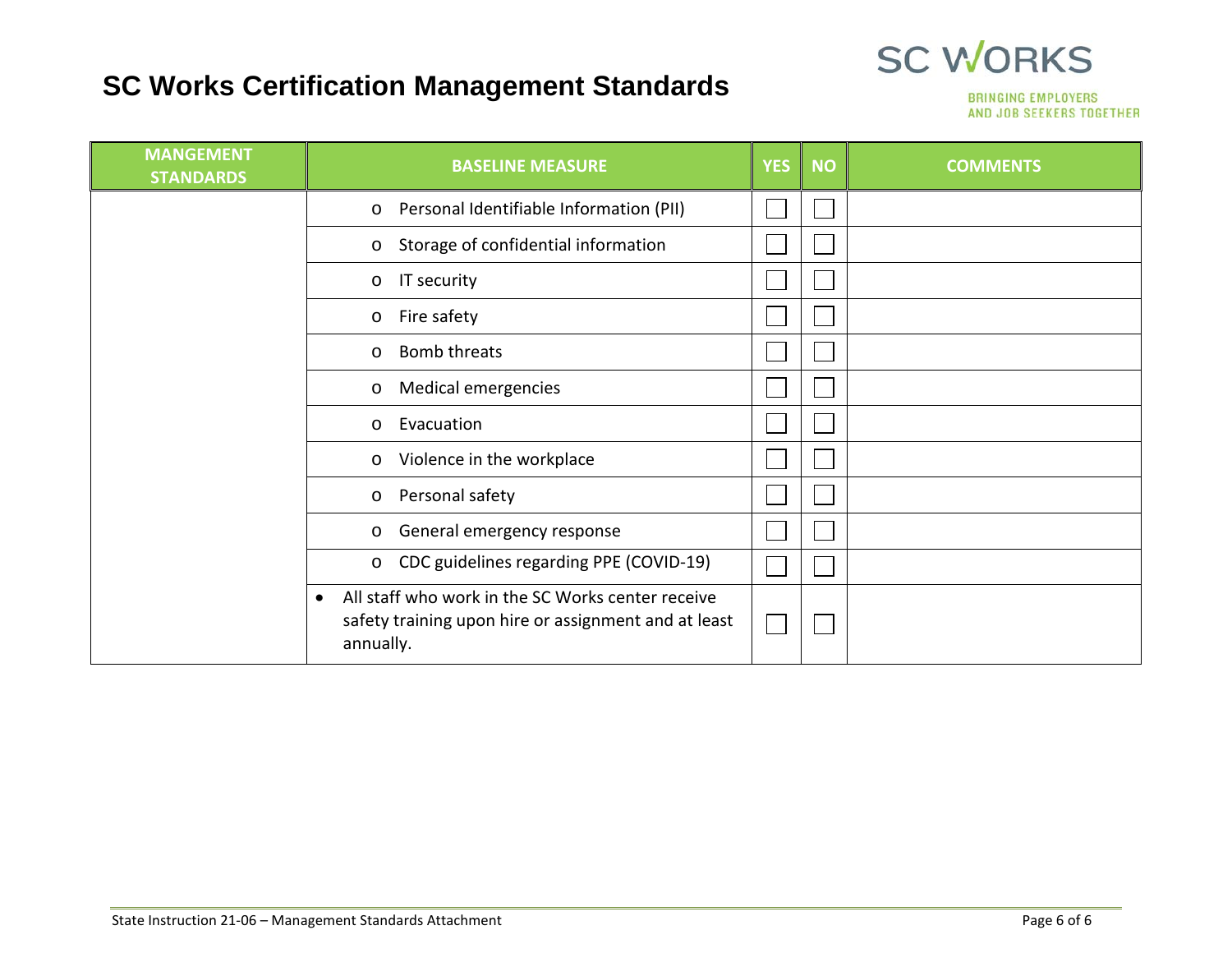#### **SC Works Certification Job Seeker Services Standards**



|    | <b>JOB SEEKER SERVICES</b><br><b>STANDARDS</b>                                                                               | <b>BASELINE MEASURE</b>                                                                                                                                                                                                                                                                                                 | <b>YES</b> | <b>NO</b> | <b>COMMENTS</b> |
|----|------------------------------------------------------------------------------------------------------------------------------|-------------------------------------------------------------------------------------------------------------------------------------------------------------------------------------------------------------------------------------------------------------------------------------------------------------------------|------------|-----------|-----------------|
|    | 1. The SC Works center<br>measures satisfaction with<br>both processes and outcomes<br>for existing job seeker<br>customers. | The SC Works center has implemented a job seeker<br>feedback system that measures job seeker<br>outcomes and satisfaction. Survey tools, methods<br>and protocols are outlined in writing.                                                                                                                              |            |           |                 |
|    | 2. Feedback from job seekers is<br>used to improve services.                                                                 | The SC Works center and workforce area have a<br>system in place to improve services based on the<br>feedback received from job seekers.                                                                                                                                                                                |            |           |                 |
|    |                                                                                                                              | Services are provided through comprehensive and<br>$\bullet$<br>affiliate centers, up to date and useful websites, and<br>remote or virtual service strategies.                                                                                                                                                         |            |           |                 |
| 3. | Job Seekers have multiple<br>access points to SC Works<br>services.                                                          | The SC Works center encourages job seekers to<br>utilize virtual services, as appropriate, which may<br>include web-based assessments and career planning<br>tools, job search and job readiness assistance,<br>applying for unemployment benefits, and access to<br>a wide range of job search engines and job boards. |            |           |                 |
|    | 4. The SC Works center offers a<br>consistent menu of job<br>seeker services.                                                | All basic and individual career services, training<br>services, and information outlined in WIOA § 134(c)<br>and TEGL 4-15 are available and accessible to each<br>job seeker at the SC Works center.                                                                                                                   |            |           |                 |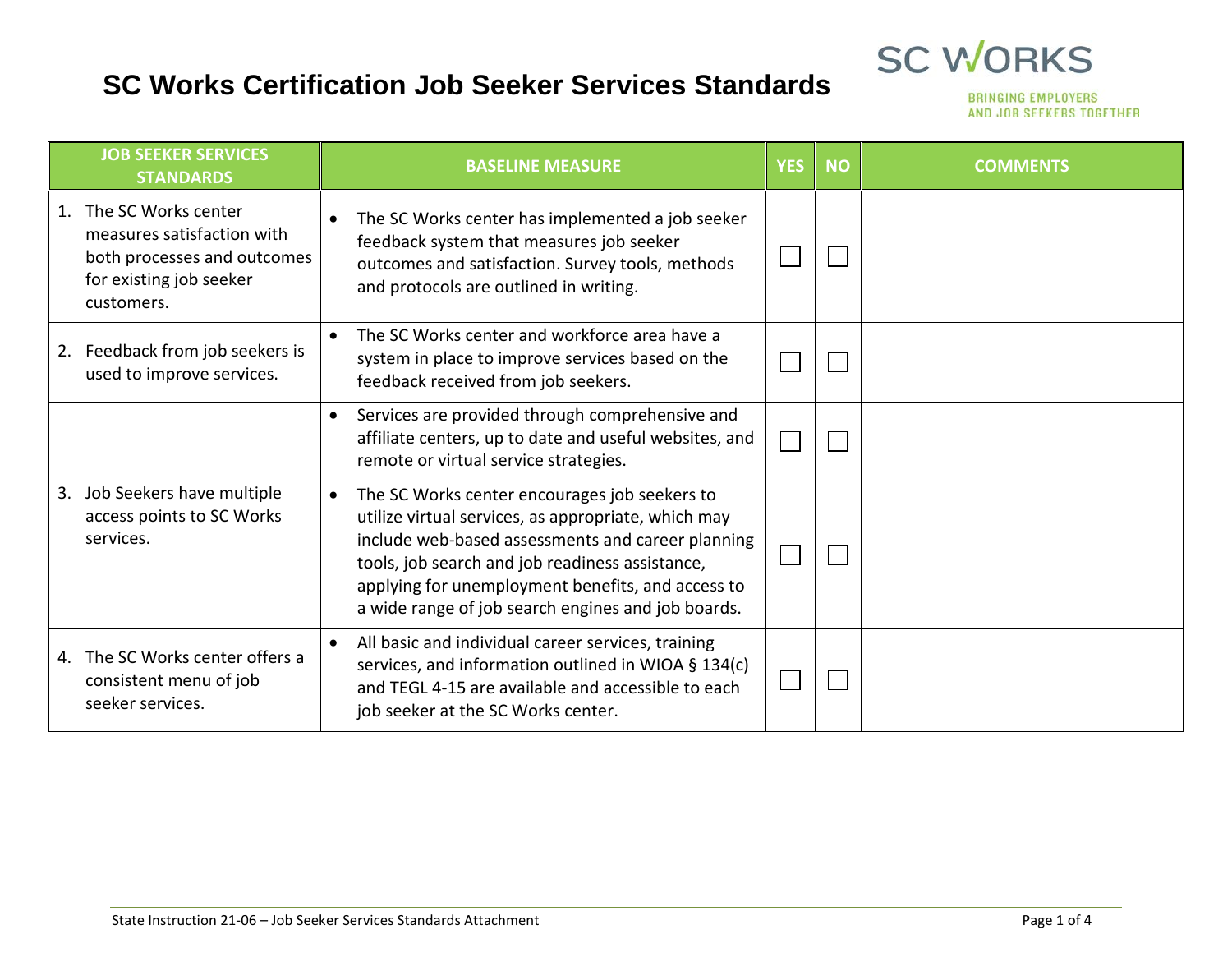#### **SC Works Certification Job Seeker Services Standards**

|  | <b>JOB SEEKER SERVICES</b><br><b>STANDARDS</b>                                                                              | <b>BASELINE MEASURE</b>                                                                                                                                                                                                                      | <b>YES</b> | <b>NO</b> | <b>COMMENTS</b> |
|--|-----------------------------------------------------------------------------------------------------------------------------|----------------------------------------------------------------------------------------------------------------------------------------------------------------------------------------------------------------------------------------------|------------|-----------|-----------------|
|  | 5. The SC Works center staff<br>provides job seeker services<br>efficiently while maintaining<br>a customer-oriented focus. | The SC Works center has a process to minimize lines<br>$\bullet$<br>and wait times.                                                                                                                                                          |            |           |                 |
|  |                                                                                                                             | The SC Works center has a process for effectively<br>$\bullet$<br>handling large-scale events or heavy customer<br>traffic.                                                                                                                  |            |           |                 |
|  |                                                                                                                             | Staff promptly engages customers with self-service<br>$\bullet$<br>activities, staff assistance, or acknowledgement,<br>depending on customer flow, upon entry to the SC<br>Works center or virtual system.                                  |            |           |                 |
|  |                                                                                                                             | The SC Works center uses the SCWOS Greeter to<br>$\bullet$<br>triage customers and refer them to the appropriate<br>program staff.                                                                                                           |            |           |                 |
|  |                                                                                                                             | The resource room has at least one staff member<br>$\bullet$<br>present at all times to provide orientation and<br>guidance on accessing and using resources.                                                                                |            |           |                 |
|  | 6. The SC Works center has a                                                                                                | The resource room has computers to accommodate<br>$\bullet$<br>the needs of customers.                                                                                                                                                       |            |           |                 |
|  | well-equipped resource room<br>with trained staff to provide a<br>broad range of job seeker<br>services.                    | Staff represent the offerings of all partners in the<br>center based on individual customer needs.                                                                                                                                           |            |           |                 |
|  |                                                                                                                             | The resource room offers a broad range of current<br>$\bullet$<br>and relevant information on job seeking websites,<br>workshops, partner services, community resources,<br>employment opportunities, and affords access to all<br>of these. |            |           |                 |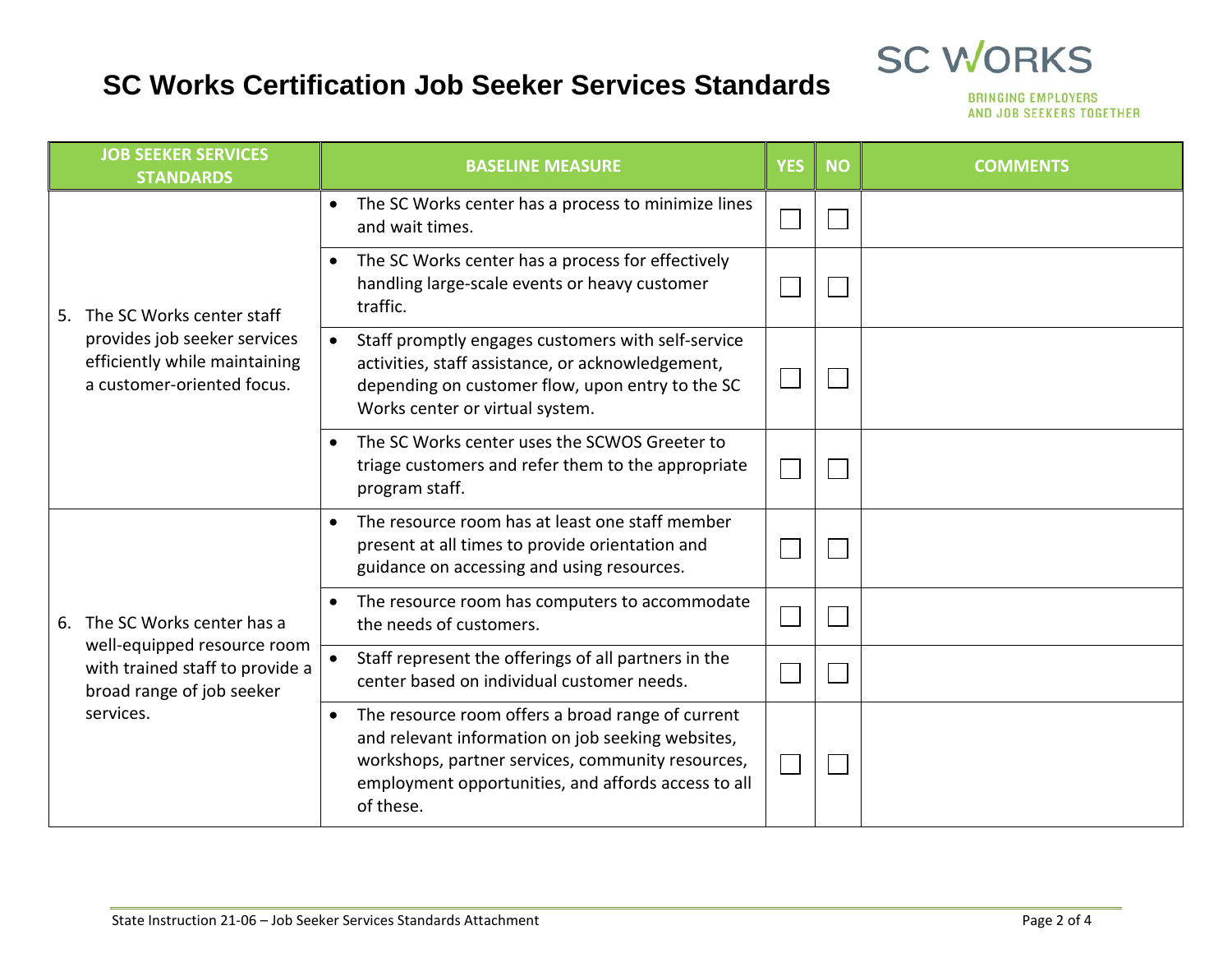#### **SC Works Certification Job Seeker Services Standards**

|  | <b>JOB SEEKER SERVICES</b><br><b>STANDARDS</b>                                                                                                                     | <b>BASELINE MEASURE</b>                                                                                                                                                                                  | <b>YES</b> | <b>NO</b> | <b>COMMENTS</b> |
|--|--------------------------------------------------------------------------------------------------------------------------------------------------------------------|----------------------------------------------------------------------------------------------------------------------------------------------------------------------------------------------------------|------------|-----------|-----------------|
|  | 7. All customers learn about the<br>full range of services that are<br>available through the SC<br>Works system in a customer-<br>focused, program-neutral<br>way. | The LWDA website provides a virtual orientation to<br>$\bullet$<br>the workforce system.                                                                                                                 |            |           |                 |
|  |                                                                                                                                                                    | The SC Works center provides information at the<br>$\bullet$<br>first visit via multiple delivery mechanisms (i.e.,<br>welcome folders, DVD, pamphlets, group<br>orientation, signage, help desk, etc.). |            |           |                 |
|  |                                                                                                                                                                    | Staff is available to provide answers about SC Works<br>$\bullet$<br>services.                                                                                                                           |            |           |                 |
|  | 8. The SC Works center offers                                                                                                                                      | Staff is aware of and trained in assisting or directing<br>$\bullet$<br>customers to available career development<br>assessments.                                                                        |            |           |                 |
|  | effective assessment and<br>career guidance services to                                                                                                            | The SC Works center offers basic skills assessments<br>$\bullet$<br>through direct provision, partners, or contracts.                                                                                    |            |           |                 |
|  | all job seekers.                                                                                                                                                   | The SC Works center offers computer literacy<br>$\bullet$<br>assessments through direct provision, partners, or<br>contracts.                                                                            |            |           |                 |
|  | 9. The SC Works center                                                                                                                                             | The following services are provided onsite<br>$\bullet$<br>individually and/or in group settings at<br>comprehensive centers. The same services are<br>provided online as applicable.                    |            |           |                 |
|  | provides resources to assist<br>customers with marketing                                                                                                           | Resume preparation<br>$\circ$                                                                                                                                                                            |            |           |                 |
|  | themselves for employment.                                                                                                                                         | Interviewing techniques<br>$\circ$                                                                                                                                                                       |            |           |                 |
|  |                                                                                                                                                                    | Networking groups<br>$\circ$                                                                                                                                                                             |            |           |                 |
|  |                                                                                                                                                                    | Internet use<br>$\circ$                                                                                                                                                                                  |            |           |                 |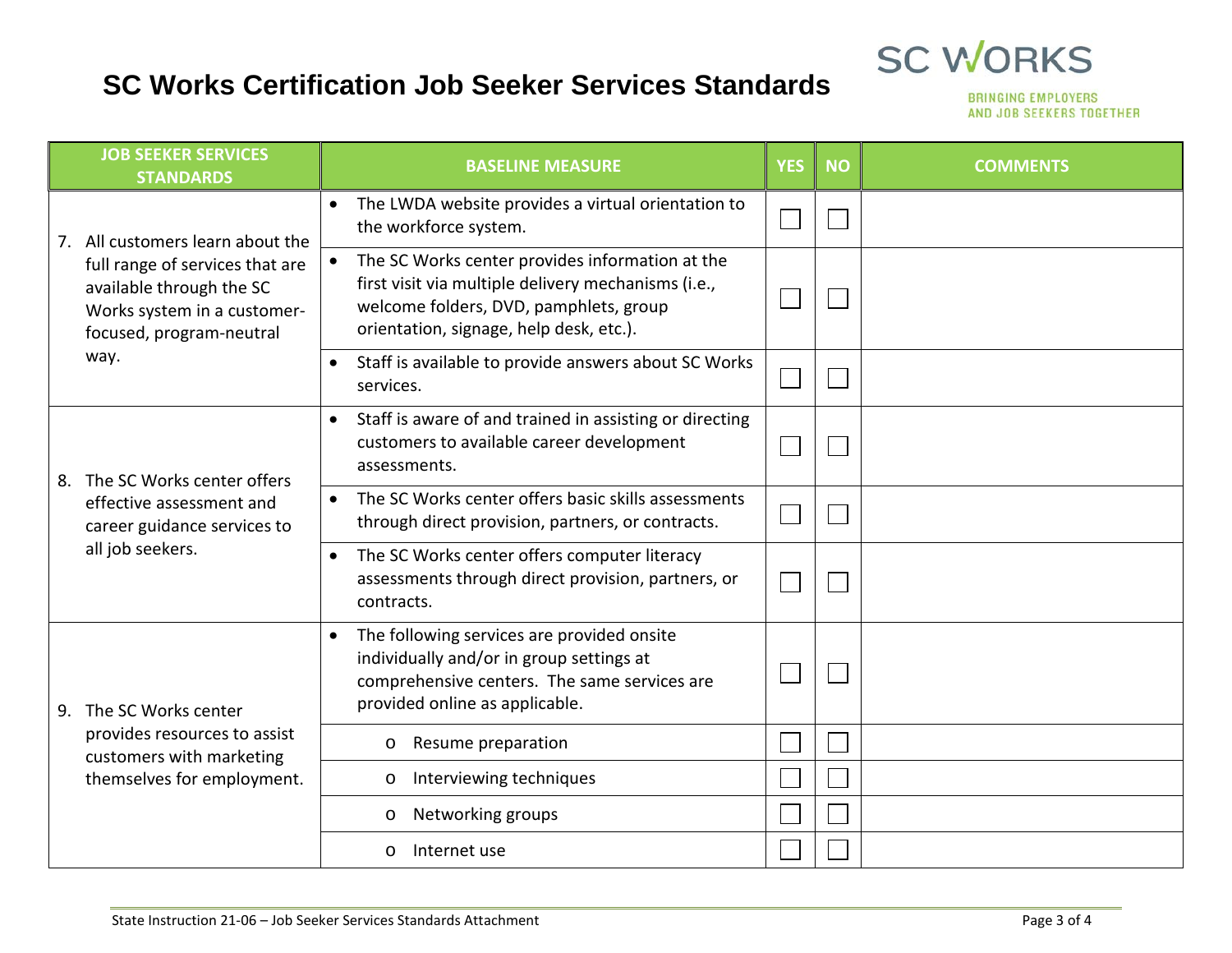#### **SC Works Certification Job Seeker Services Standards**



| <b>JOB SEEKER SERVICES</b><br><b>STANDARDS</b>                                  | <b>BASELINE MEASURE</b>                                                                                                                                                                                                                                | <b>YES</b> | <b>NO</b> | <b>COMMENTS</b> |
|---------------------------------------------------------------------------------|--------------------------------------------------------------------------------------------------------------------------------------------------------------------------------------------------------------------------------------------------------|------------|-----------|-----------------|
|                                                                                 | Job search<br>$\circ$                                                                                                                                                                                                                                  |            |           |                 |
|                                                                                 | The following services are provided onsite<br>$\bullet$<br>individually and/or in group settings at affiliate<br>centers. The same services are provided online as<br>applicable.                                                                      |            |           |                 |
|                                                                                 | Resume preparation<br>$\circ$                                                                                                                                                                                                                          |            |           |                 |
|                                                                                 | Interviewing techniques<br>$\circ$                                                                                                                                                                                                                     |            |           |                 |
|                                                                                 | Networking groups<br>$\circ$                                                                                                                                                                                                                           |            |           |                 |
|                                                                                 | Internet use<br>$\circ$                                                                                                                                                                                                                                |            |           |                 |
|                                                                                 | Job search<br>$\circ$                                                                                                                                                                                                                                  |            |           |                 |
| 10. Every SC Works center has<br>information on job openings.                   | SCWOS is the labor exchange system used for<br>$\bullet$<br>providing information to job seekers on open jobs.                                                                                                                                         |            |           |                 |
|                                                                                 | Every SC Works center has a diversified menu of<br>$\bullet$<br>career enhancement options including short-term<br>and long-term training.                                                                                                             |            |           |                 |
| 11. SC Works centers help job<br>seekers advance their skills<br>and education. | SC Works customers have access to assistance in<br>$\bullet$<br>developing a plan for financing education and<br>training, which may include WIOA, Job Corps, TAA,<br>or other partner resources, or Pell grants, part-time<br>work, and scholarships. |            |           |                 |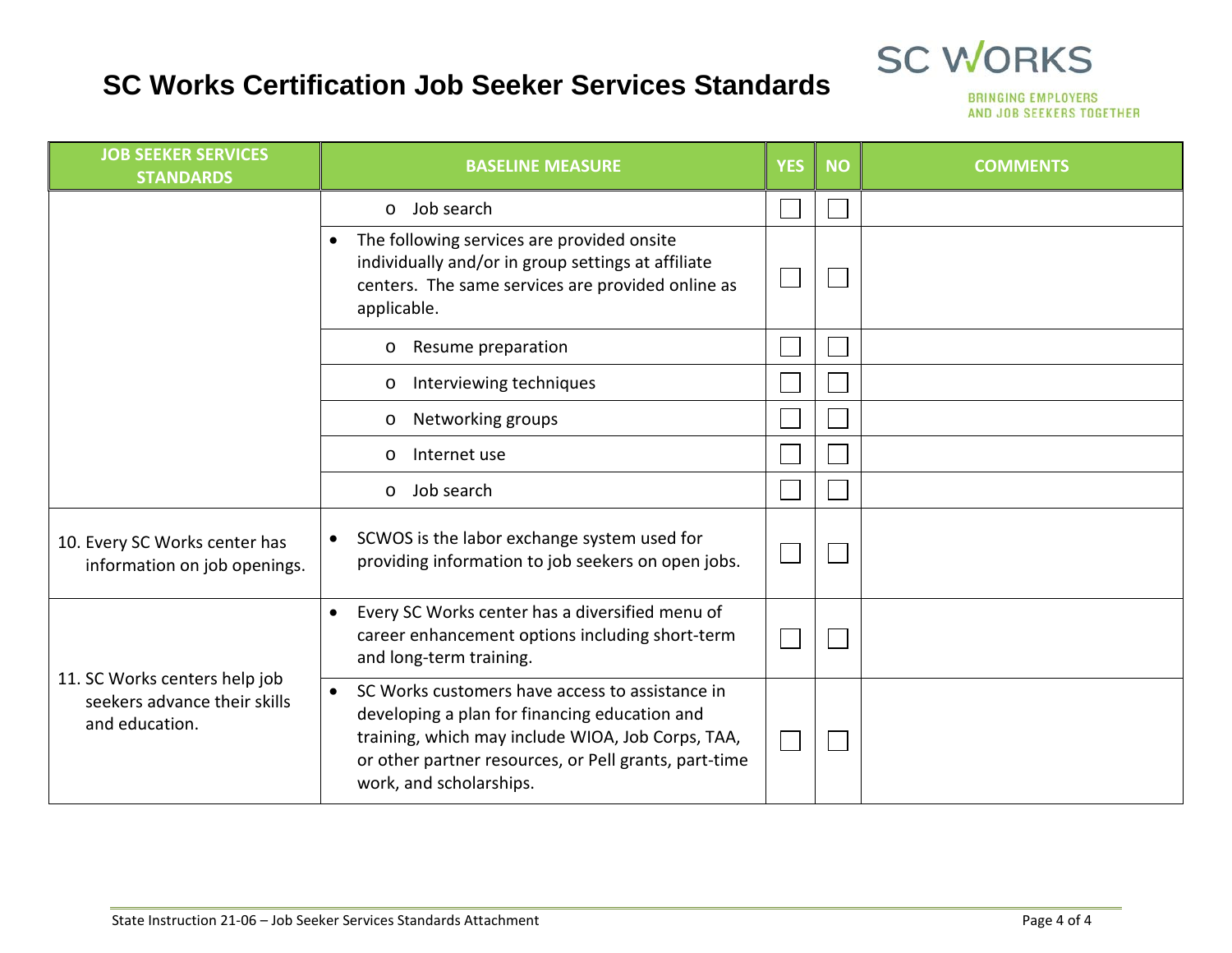#### **SC Works Certification Business Services Standards**



|    | <b>BUSINESS SERVICES STANDARDS</b>                                                                            | <b>BASELINE MEASURE</b>                                                                                                                                                                                                                                                                                                  | <b>YES</b> | <b>NO</b> | <b>COMMENTS</b> |
|----|---------------------------------------------------------------------------------------------------------------|--------------------------------------------------------------------------------------------------------------------------------------------------------------------------------------------------------------------------------------------------------------------------------------------------------------------------|------------|-----------|-----------------|
|    | 1. There is a fully integrated,                                                                               | The LWDA has designated business services staff.<br>$\bullet$                                                                                                                                                                                                                                                            |            |           |                 |
|    | multi-agency business<br>services team comprised of<br>representatives from each of<br>the federally mandated | Federally mandated partners who provide services<br>$\bullet$<br>to businesses actively participate on the Business<br>Services Team.                                                                                                                                                                                    |            |           |                 |
|    | partners, including core,<br>required, and additional<br>partners, as appropriate.                            | All Business Services Team members are educated<br>on each other's program goals and services.                                                                                                                                                                                                                           |            |           |                 |
|    |                                                                                                               | The LWDB selects a Business Services Team Lead<br>$\bullet$<br>from among the business services staff of all<br>participating workforce programs, based on<br>experience, qualifications, and ability to perform the<br>role. The LWDB reviews and appoints/reappoints<br>the Business Services Team Lead role annually. |            |           |                 |
| 2. | The Business Services Team is<br>facilitated as a unified<br>activity.                                        | Business Services Team members present the full<br>range of relevant/appropriate services to<br>businesses.                                                                                                                                                                                                              |            |           |                 |
|    |                                                                                                               | The Business Services Team meets at least quarterly,<br>$\bullet$<br>in-person or virtually.                                                                                                                                                                                                                             |            |           |                 |
|    |                                                                                                               | There is consistent, real time communication<br>between the members of the Business Services<br>Team.                                                                                                                                                                                                                    |            |           |                 |
| 3. | Businesses are consulted on<br>their workforce needs.                                                         | There is evidence that businesses have been<br>$\bullet$<br>consulted through focus groups, written or online<br>surveys, and/or targeted interviews.                                                                                                                                                                    |            |           |                 |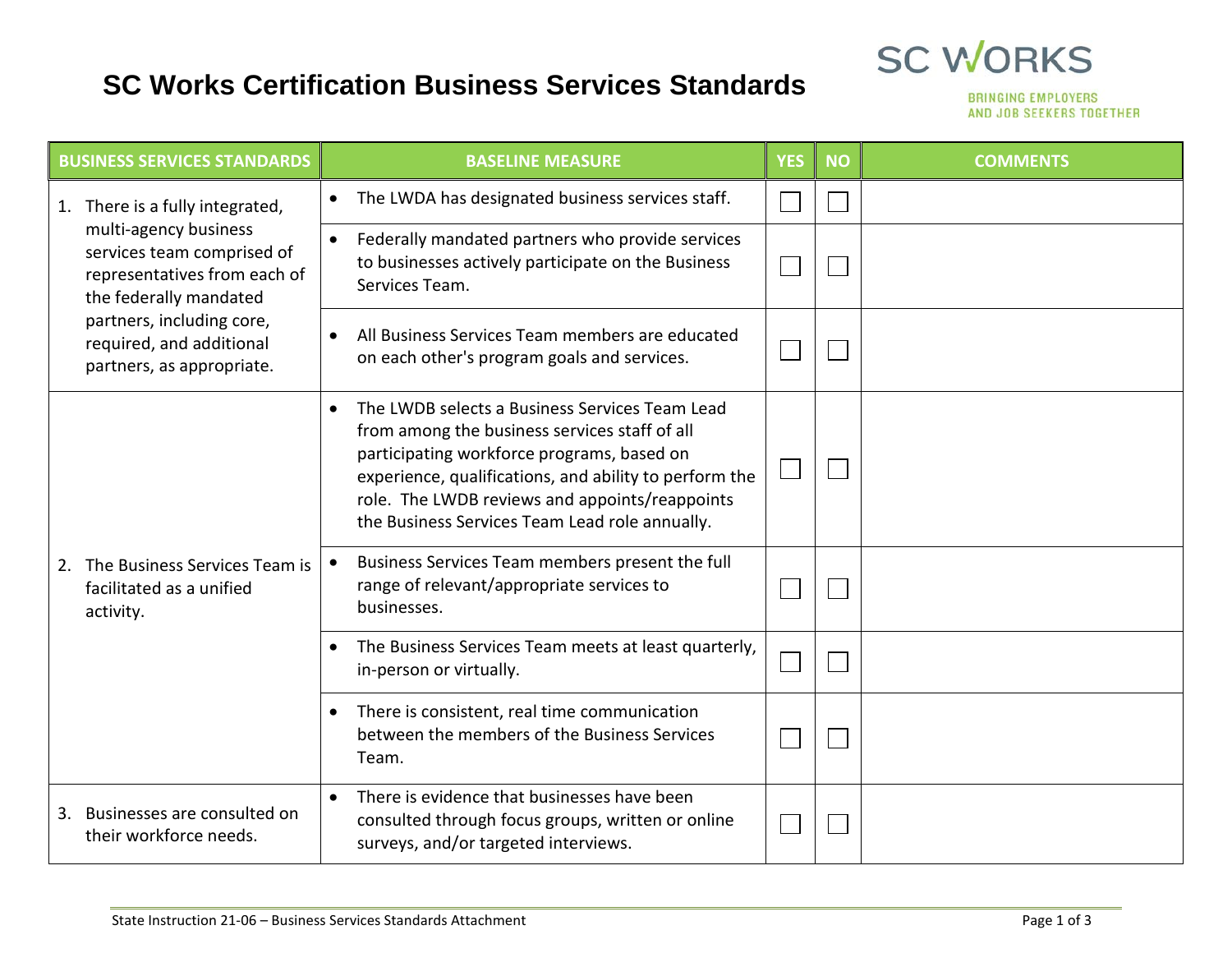#### **SC Works Certification Business Services Standards**



| <b>BUSINESS SERVICES STANDARDS</b> |                                                                                                                                                                                              | <b>BASELINE MEASURE</b>                                                                                                                                                                                                        | <b>YES</b> | <b>NO</b> | <b>COMMENTS</b> |
|------------------------------------|----------------------------------------------------------------------------------------------------------------------------------------------------------------------------------------------|--------------------------------------------------------------------------------------------------------------------------------------------------------------------------------------------------------------------------------|------------|-----------|-----------------|
|                                    | 4. The Business Services Team<br>operates from a written<br>LWDB business engagement<br>plan that is designed<br>according to business needs<br>and that supports the vision<br>of the LWDB. | The Business Services Team targets and serves<br>businesses according to the LWDB Business<br>Engagement Plan.                                                                                                                 |            |           |                 |
|                                    |                                                                                                                                                                                              | WIOA, WP, TAA, and JVSG staff use SCWOS to track<br>$\bullet$<br>delivery of employer services.                                                                                                                                |            |           |                 |
|                                    | 5. There is a link between the<br>activities of the Business<br>Services Team, economic<br>development, and education<br>entities.                                                           | There is evidence that the Business Services Team<br>$\bullet$<br>maintains partnerships with the appropriate<br>education and economic development agencies.<br>Such evidence includes:                                       |            |           |                 |
|                                    |                                                                                                                                                                                              | The relevant economic development and<br>$\circ$<br>educational entities are engaged in strategic<br>planning sessions and business forums.                                                                                    |            |           |                 |
|                                    |                                                                                                                                                                                              | Information on new companies locating to<br>$\circ$<br>the area, leaving the area, expanding and<br>contracting, and the occupations/industries<br>expected to expand or decline is shared with<br>the Business Services Team. |            |           |                 |
| 6.                                 | Satisfaction with both<br>processes and outcomes is<br>measured for existing<br>business customers.                                                                                          | The LWDA has implemented an employer feedback<br>$\bullet$<br>system that measures employer outcomes and<br>satisfaction.                                                                                                      |            |           |                 |
|                                    |                                                                                                                                                                                              | The LWDA Business Engagement Plan outlines the<br>$\bullet$<br>survey tools, methods and protocols used to<br>implement the employer feedback system.                                                                          |            |           |                 |
|                                    |                                                                                                                                                                                              | The LWDA disaggregates the data for analysis and<br>action by the LWDA.                                                                                                                                                        |            |           |                 |